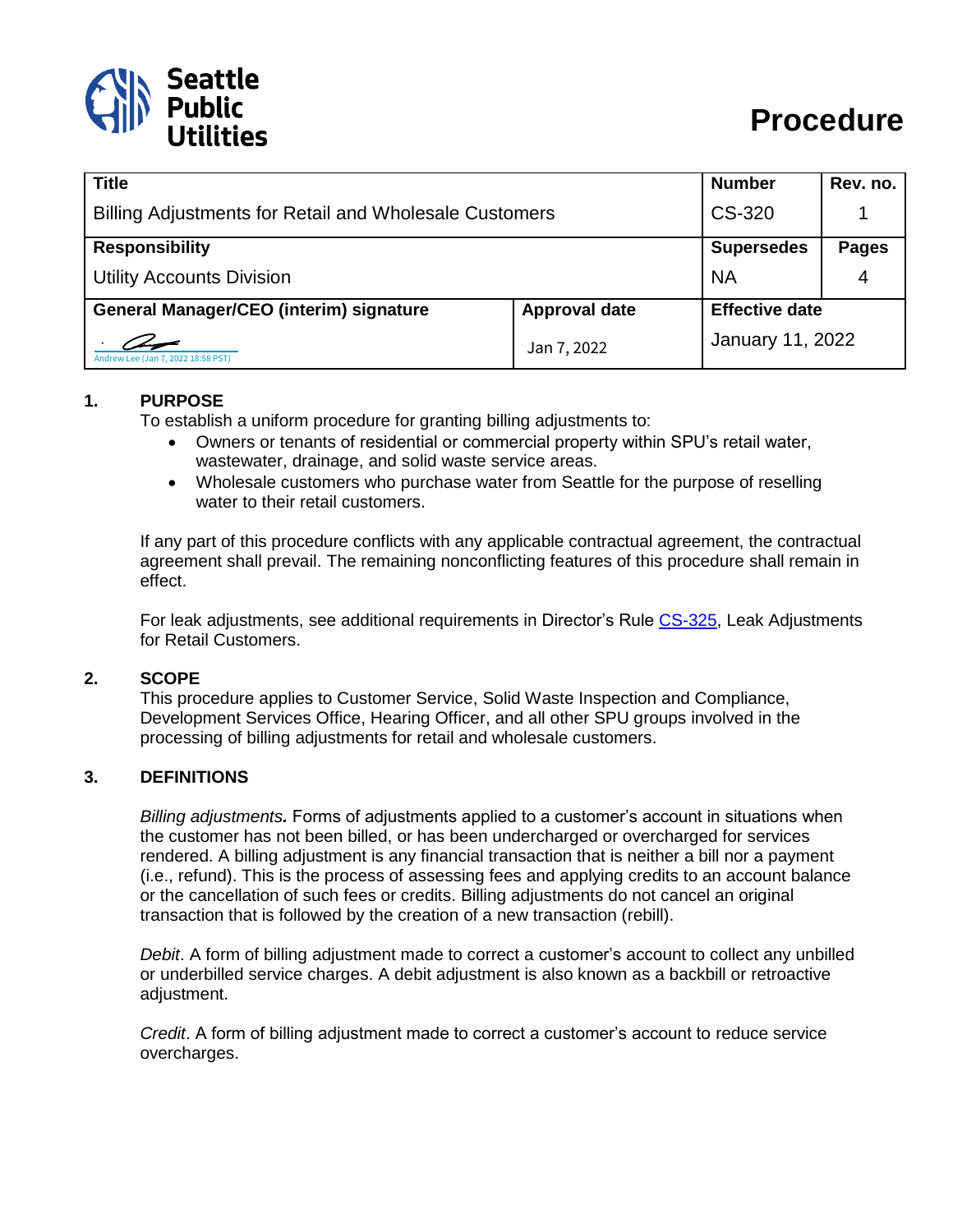*Job Aid.* A document that describes the system functions in compliance with SPU business procedures.

# **4. BILLING METHODOLOGY**

| <b>Service</b>                                       | <b>Billing method</b>                                                                                                                                                                                                                                                                                                                                                                                                                                                                                                                                         |
|------------------------------------------------------|---------------------------------------------------------------------------------------------------------------------------------------------------------------------------------------------------------------------------------------------------------------------------------------------------------------------------------------------------------------------------------------------------------------------------------------------------------------------------------------------------------------------------------------------------------------|
| Water                                                | Charges are determined based on meter readings billed either<br>on a monthly or bimonthly basis. Rate amounts vary by<br>residential or commercial customer classification, location<br>inside or outside the city, and summer or winter time frames.                                                                                                                                                                                                                                                                                                         |
| Wastewater                                           | Charges are determined based on metered water usage. For<br>residential accounts, a "sewer maximum" is applied during the<br>summer months and is calculated based on the residential<br>customer's average winter water consumption (Director's Rule<br>CS-310.5, Sewer Maximum Recalculation and SMC<br>21.28.080). Commercial customers may install a sewer<br>submeter to measure water used for irrigation, delivery of<br>water to ships, evaporation, or the manufacture of goods for<br>which water does not enter into the City's wastewater system. |
| Drainage                                             | Charges are calculated based on pervious and impervious<br>surfaces on a property and the size of the property. These<br>charges are billed on the King County property tax<br>statements.                                                                                                                                                                                                                                                                                                                                                                    |
| Solid Waste (Garbage and<br>Food Waste / Yard Waste) | Garbage and food/yard service charges are calculated based<br>on container sizes and frequency of pickups. Solid waste rates<br>for all customers and services are listed in SMC 21.40. Single-<br>family and multifamily residential services are billed for solid<br>waste on their combined SPU bill, while solid waste<br>contractors provide the billing and customer service for<br>commercial services on behalf of SPU.                                                                                                                               |

## **5. TIME FRAME OF ADJUSTMENTS**

Under Director's Rule [FIN-160](http://www.seattle.gov/Documents/Departments/SPU/Documents/FIN160_Customer_Account_Billing.pdf) Customer Account and Billing Management, SPU may apply a debit or credit adjustment for service overcharges to a customer's account for a maximum of three (3) years when the specific services remain unbilled, or the customer has underpaid or overpaid for services rendered. The three-year adjustment will be made from date of discovery of the discrepancy.

## **Computation of Debit Adjustment (Backbill)**

The three-year period for a backbill runs from the date the billing discrepancy is submitted by an SPU representative to the Customer Account and Billing Management Team for an accounting correction and is computed based on the date the request is initially generated in the utility's billing system.

### **Computation of Credit Adjustment:**

The three-year period for a credit adjustment for service overcharges runs from the earliest date the billing discrepancy is discovered by SPU, or the customer reports a discrepancy, whichever date occurs first, with the adjustment resulting in the most beneficial outcome for the customer.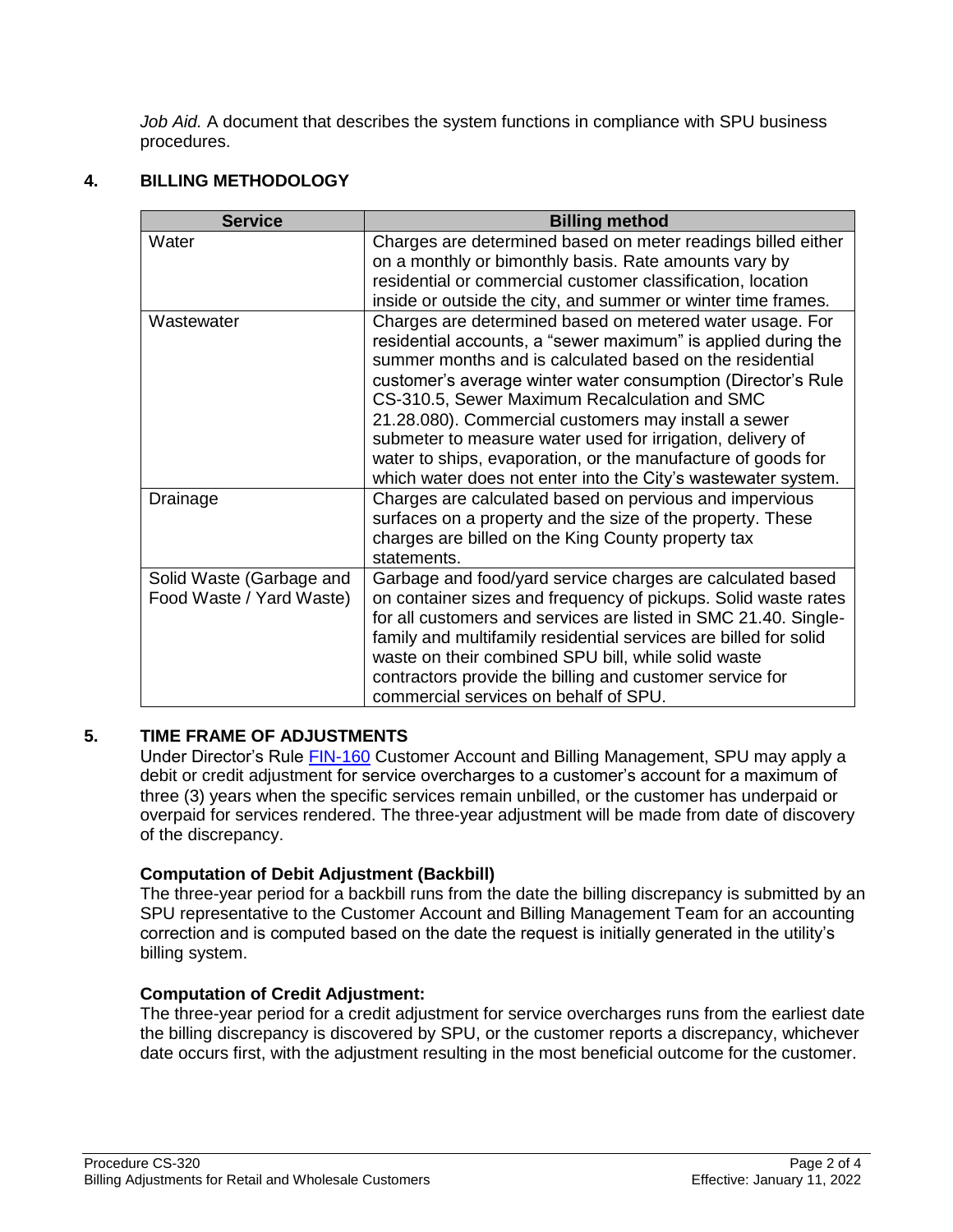Standard processing time for billing adjustments is 30 business days upon discovery of discrepancy.

### **6. DESIGNATED AUTHORITY LEVELS**

The following levels apply when adjusting bills. Business procedures and billing system functions must have clear and accurate documentation of approvals.

| <b>Amount</b>        | <b>Approval Authority</b>               |
|----------------------|-----------------------------------------|
| \$1,000 or less      | Lead (requires management oversight)    |
| \$1,001 to \$4,999   | Manager                                 |
| \$5,000 to \$19,999  | <b>Division Director</b>                |
| \$20,000 to \$49,999 | <b>Deputy Director</b>                  |
| \$50,000 or more     | General Manager/Chief Executive Officer |

These authority levels also apply to procedures CS-330, Refunds for Retail and Wholesale Customers and CS-340, Waivers for Retail Customers.

### **7. ALLOWABLE AND NONALLOWABLE ADJUSTMENTS**

Adjustments are allowed for the following reasons:

- Water consumption charges, as measured by meters
	- $\circ$  Incorrect meter readings on an account that created either an undercharge or overcharge
	- o Multiple estimated readings with subsequent actual meter readings
	- $\circ$  Crossed-meter situations where a meter was assigned to the incorrect property
- Solid Waste service charges and services
	- o Incorrect service levels delivered to a customer
	- $\circ$  Penalty or other charges imposed related to compliance with solid waste rules
	- o Charges incorrectly billed or omitted for solid waste services that were either requested by the customer or delivered by the contractor
- Rate corrections
	- $\circ$  Assignments of an incorrect rate code to an account for the water, sewer, or solid waste services
	- $\circ$  Changes in rates due to property changes (i.e., residential to commercial, or commercial to residential)
	- o Changes in rate codes due to a customer not being timely removed from or placed back on the Utility Discount Program
- Special services provided by SPU as established under Director's Rule [FIN-220.1,](http://www.seattle.gov/Documents/Departments/SPU/Documents/1_078972.pdf) Customer Charges.

Adjustments are not allowed for the following reasons:

- Theft
- Vandalism
- Fraud
- System tampering
- Customer negligence

### **8. ROLES AND RESPONSIBILITIES**

The roles and responsibilities for the following groups may vary for each billing adjustment. They include processing, review, and approval of adjustments.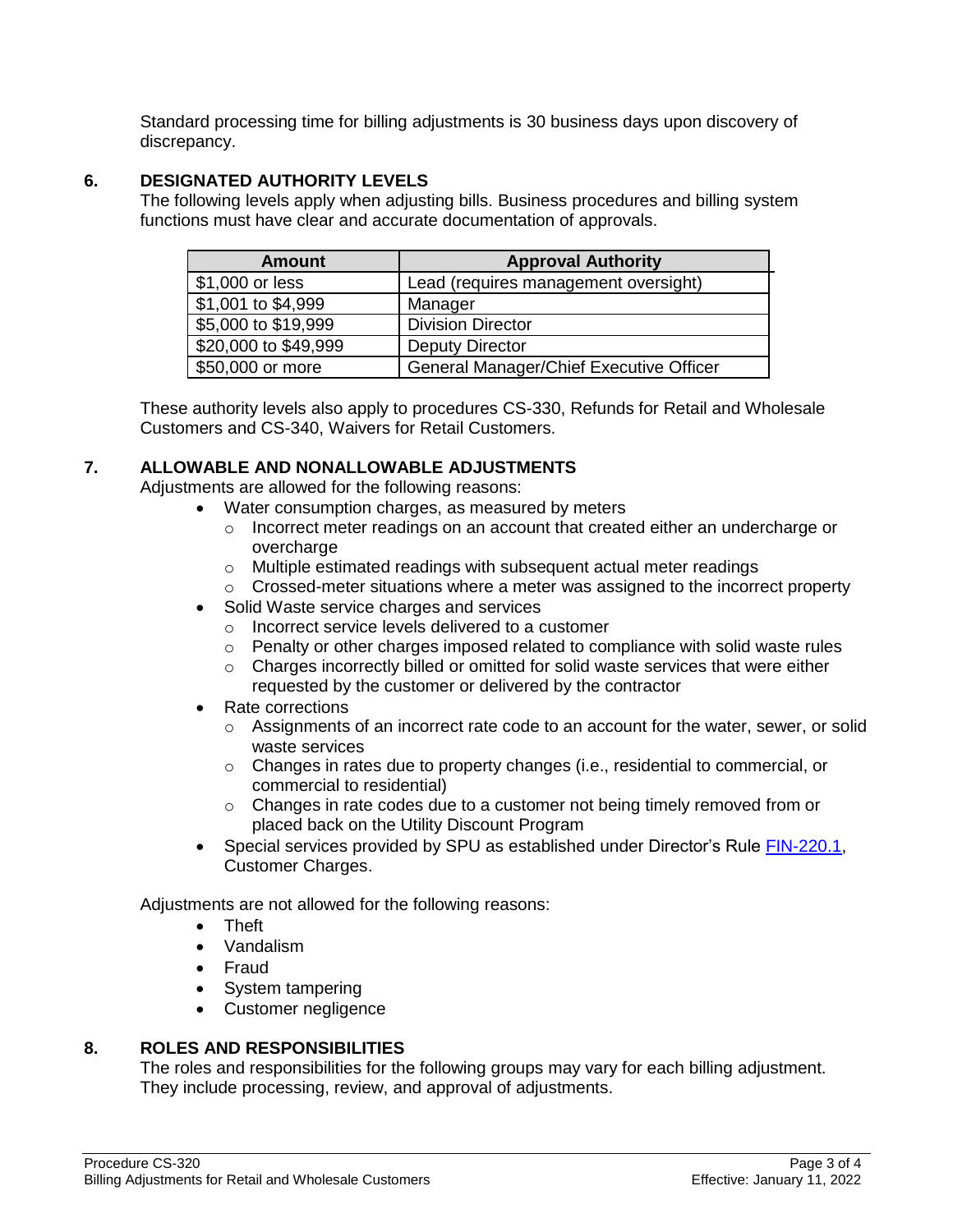- **Development Services Office** makes corrections to account setups to ensure accurate billing.
- **Customer Response Division** responds to customers inquiries regarding utility services and educates them about their service. Agents are responsible for adjusting accounts as appropriate for their authority level.
- **Utility Accounts Division** reviews and coordinates with other groups to document the basis for billing adjustments, completes adjustment requests, and provides quality assurance on billed accounts.
- **Solid Waste Compliance and Inspection** investigates customer issues when requested and contacts the customer with the results of the investigation. Inspectors will also notify the collection contractor of service-delivery disputes and apply contractually approved performance fees as required. Inspectors issue requests to Utility Accounts Division for any adjustments to customer accounts. Billing adjustment approvals are made in coordination with Solid Waste staff as applicable in Section 5, Designated Authority Levels.
- **Hearing Officer** responds to customers' appeals on billing charges and renders decisions on billing disputes.

# **9. DOCUMENTATION AND EXPECTATIONS**

In compliance with this procedure, Customer Service job aids may be created for technical reference. The Utility Accounts Division Director oversees the job aids and ensures compliance with Director's Rule FIN-160, Customer Account and Billing Management. A list of job aids will be stored on the division's SharePoint site.

A billing adjustment requires appropriate documentation including, but is not limited to:

- Nature of the adjustment
- Justification for the adjustment
- Investigations and communication by the lines of business with customers, contractors, or developers
- Findings and decisions

Creating and retaining records that document what transpired, including, but are not limited to:

- System notes that summarize the chronology of events
- Spreadsheet(s) showing the calculations
- Electronic record exchanges between SPU and the customer
- Copy of the customer's written dispute letter
- Any other supporting documentation submitted that captures the amount of the refund sought or outcome desired

Retention of records shall comply with City of Seattle and State of Washington retention schedule.

### **10. QUALITY ASSURANCE**

On a monthly basis, the Utility Account Division Director shall review adjustment transactions submitted by management. Management shall identify any issues for review and resolution. On an annual basis, the Deputy Director of the Utility Accounts Division shall submit a billing adjustment report to the General Manager/Chief Executive Officer, based on this review for further analysis and decision making.